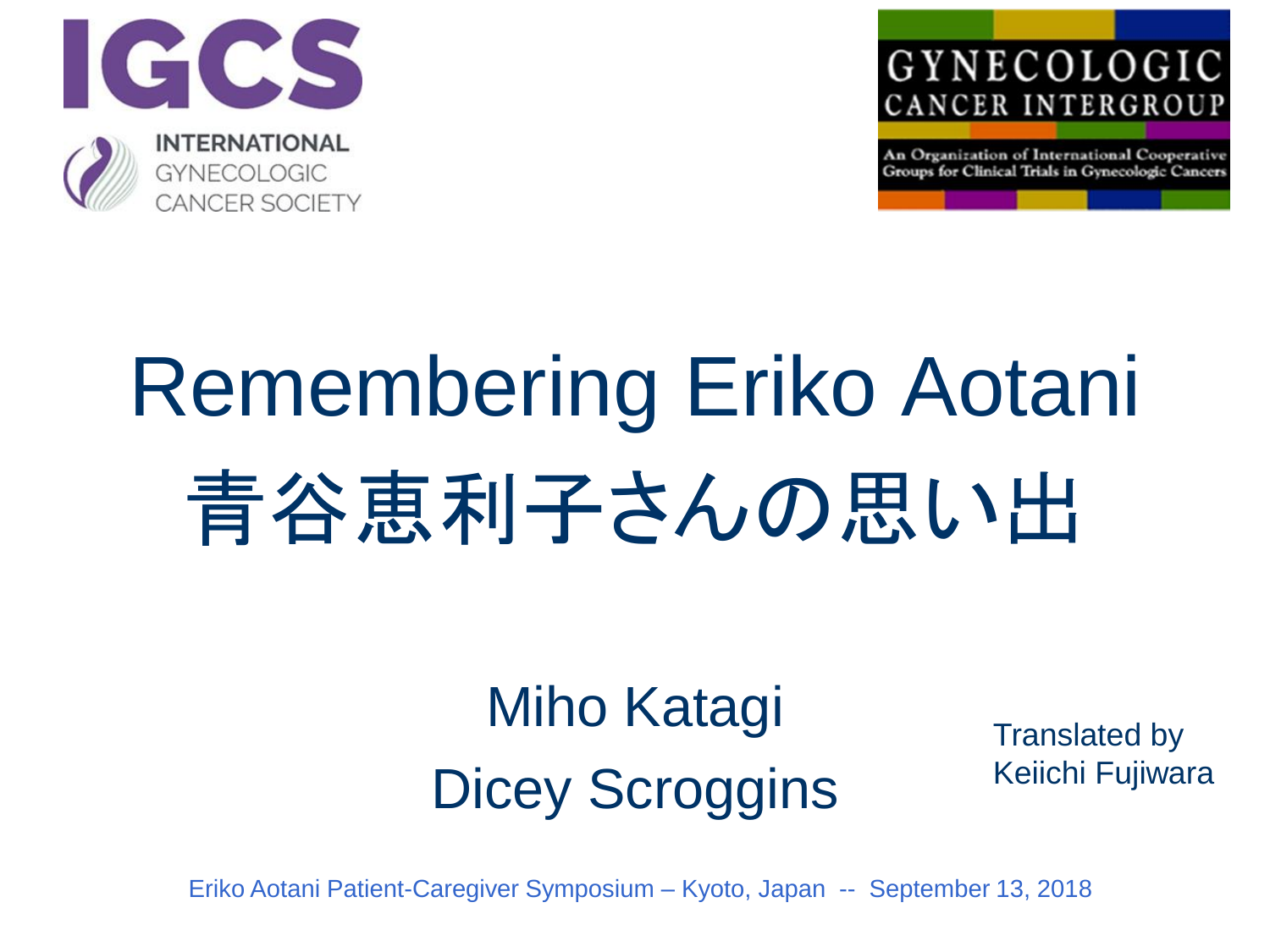

**TOPIC:** Remembering Eriko Aotani (Miho)



An Organization of International Cooperative Groups for Clinical Trials in Gynecologic Cancers

青谷恵利子さんは2006年に患者会結成当時から活動の応援をしていただ いていました。

Eriko had been supporting our activities since 2006 when we formed the patient advocacy.

医薬品の開発や、臨床試験について学ぶ場を紹介していただいたり、わか らないことを教えていただきました。

She taught us about places to learn about the new drug development and clinical trials, and what I did not understand.

恵利子さんはいつも「患者さんの思い、患者の声がもっともっと医療に届い てほしい」という思いをもっていました。

Eriko always had the thought that "patient's thought and patient's voice must reach more to medicine."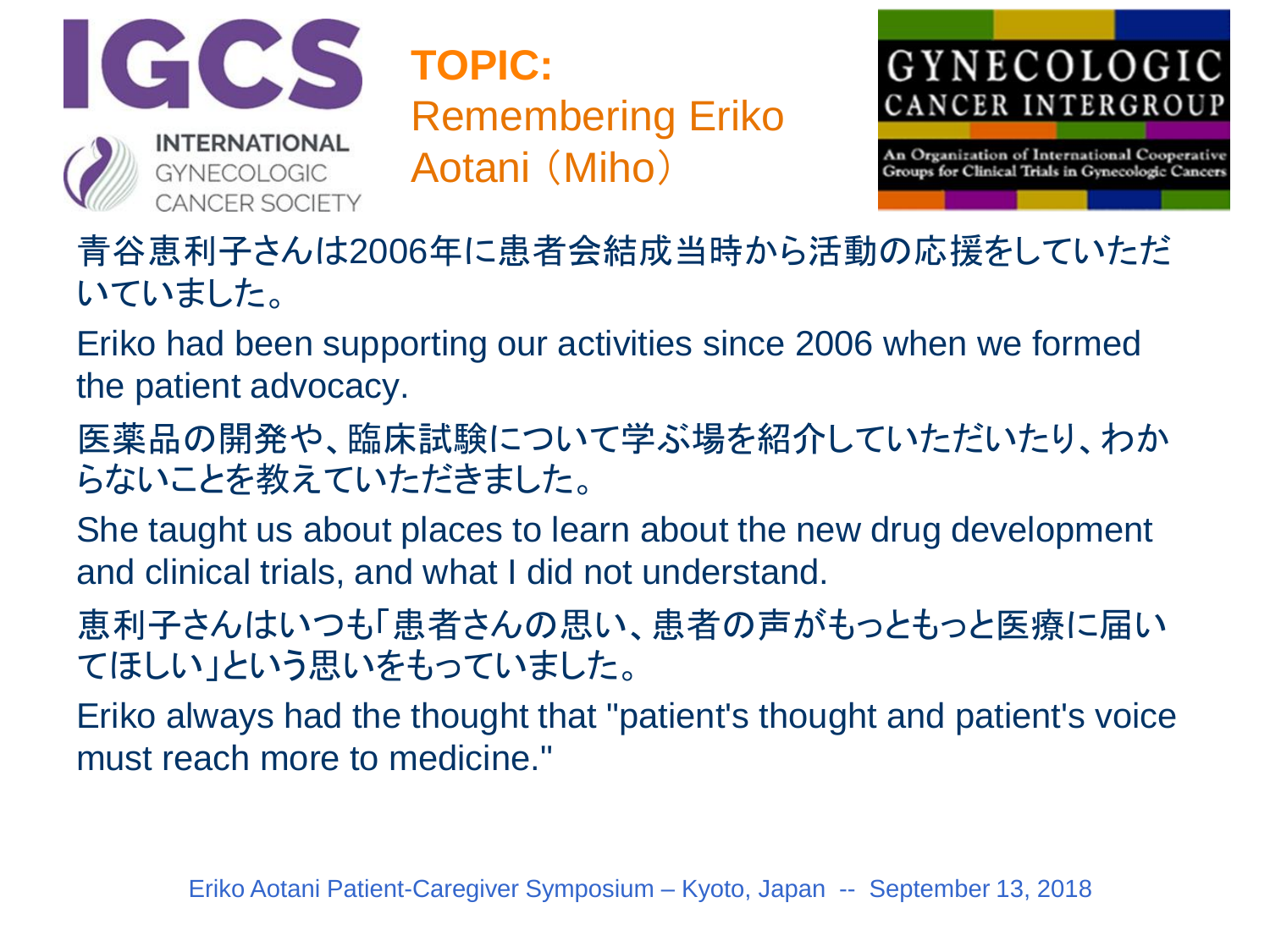

**TOPIC:** Remembering Eriko Aotani (Miho)

GYNECOLOGIC CANCER INTERGROUP

An Organization of International Cooperative Groups for Clinical Trials in Gynecologic Cancers

婦人科がんの臨床試験をより多くの人に理解 し、応援してもらおうとGlobe-athonを日本で開 催。 恵利子さんは、スタディコーディネータチームを 編成するとともに、医療者として皇居1周(およ そ5キロ)をがん患者、家族とともに歩いてくれ ました。

Globe-athon is held in Japan in order to understand and support the clinical trials of gynecological cancer to more people. Eriko formed a team of study coordinators, and walked together with survivors and families around the Royal Palace (5 km) as a caregiver.



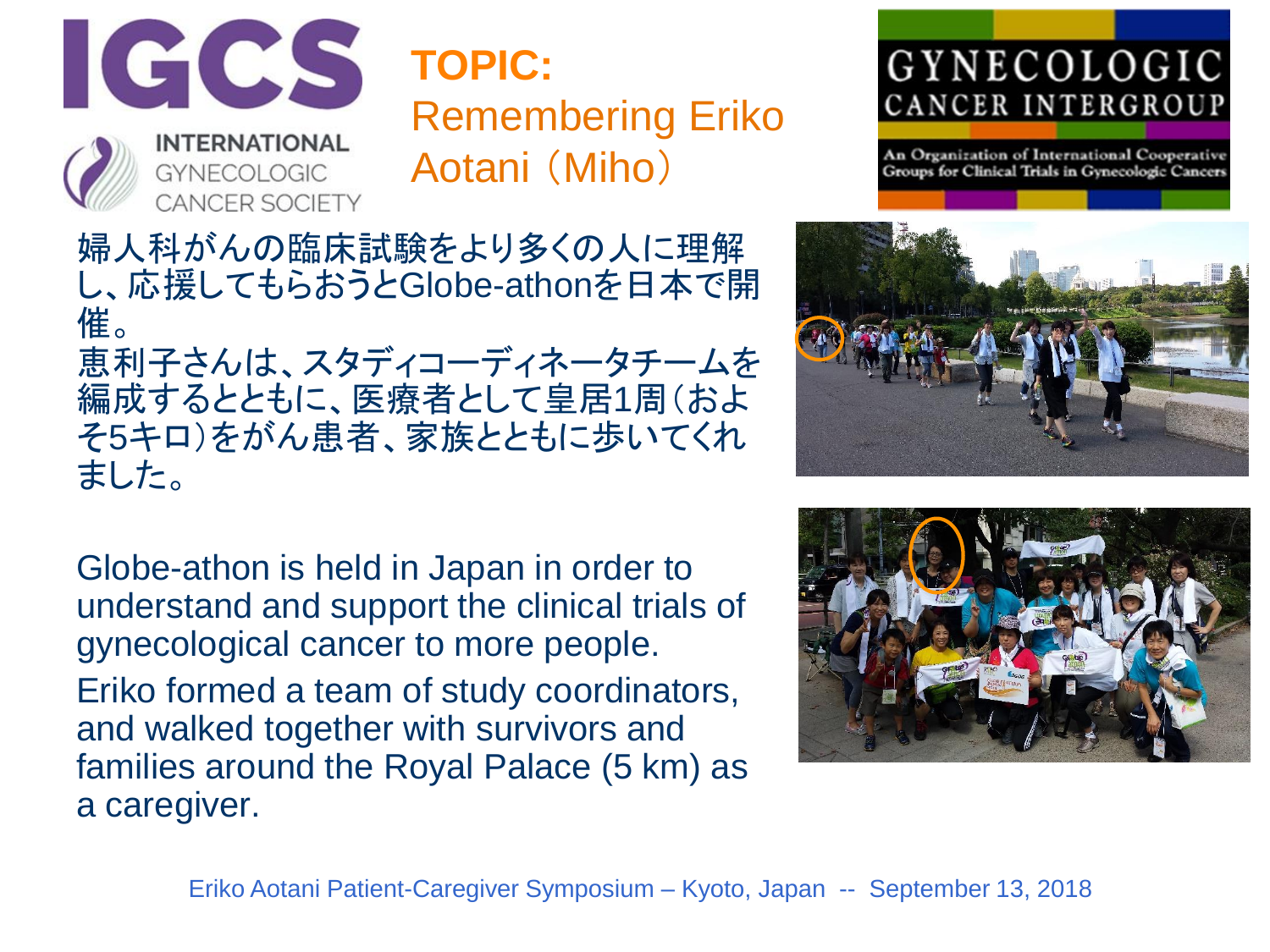

**TOPIC:** Remembering Eriko Aotani (Miho)

#### GYNECOLOGIC CANCER INTERGROUP

An Organization of International Cooperative Groups for Clinical Trials in Gynecologic Cancers

婦人科がんの臨床試験をより多くの人に理解し、応援してもらおうと Globe-athonを日本で開催。 皇居1周(およそ5キロ)をがん患者、家族が歩くチームに恵利子さんは 医療者として一緒に歩いてくれました。

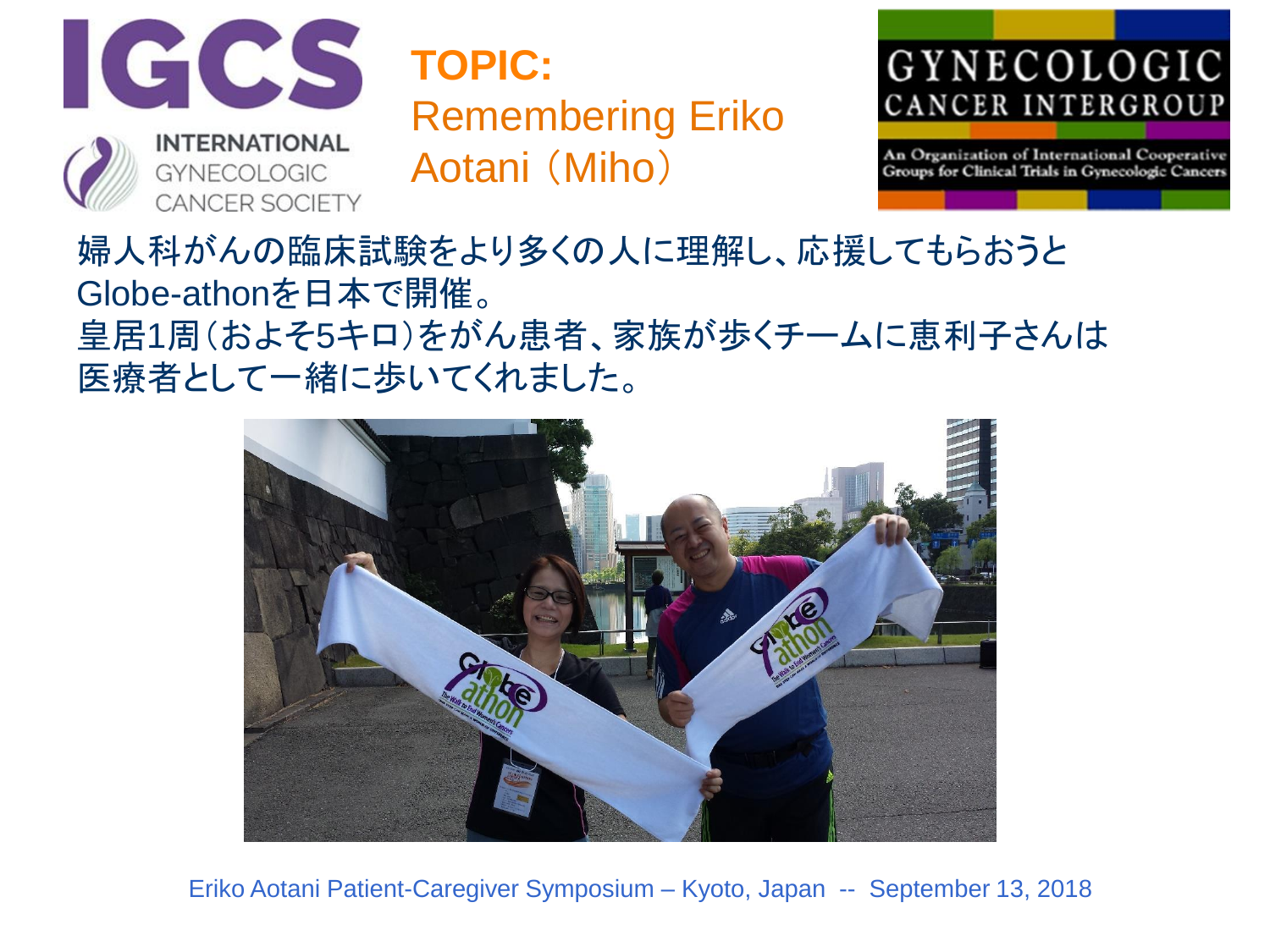

**CANCER SOCIETY** 

**TOPIC:** Remembering Eriko Aotani (Miho)

GYNECOLOGIC CANCER INTERGROUP

An Organization of International Cooperative Groups for Clinical Trials in Gynecologic Cancers

婦人科がん患者さん向けに 臨床試験について勉強会をしました。 参加者の質問に答えながら講義をすすめ 医療に対する正しい知識を広める大切さを 恵利子さんと語り合い継続を約束しました。 **Eriko Aotani Patient – Caregiver Symposium**は、恵 利子さんの思いを繋ぐ、多くの仲間の思いで実現しました。

Study session was held for patients to learn about clinical trials.

Eriko and I have discussed and promised to continue interactive educational sessions with patients to spread correct knowledge about medicine.

Eriko Aotani Patient - Caregiver Symposium was realized with the thoughts of many colleagues who inherited Eriko's thoughts.



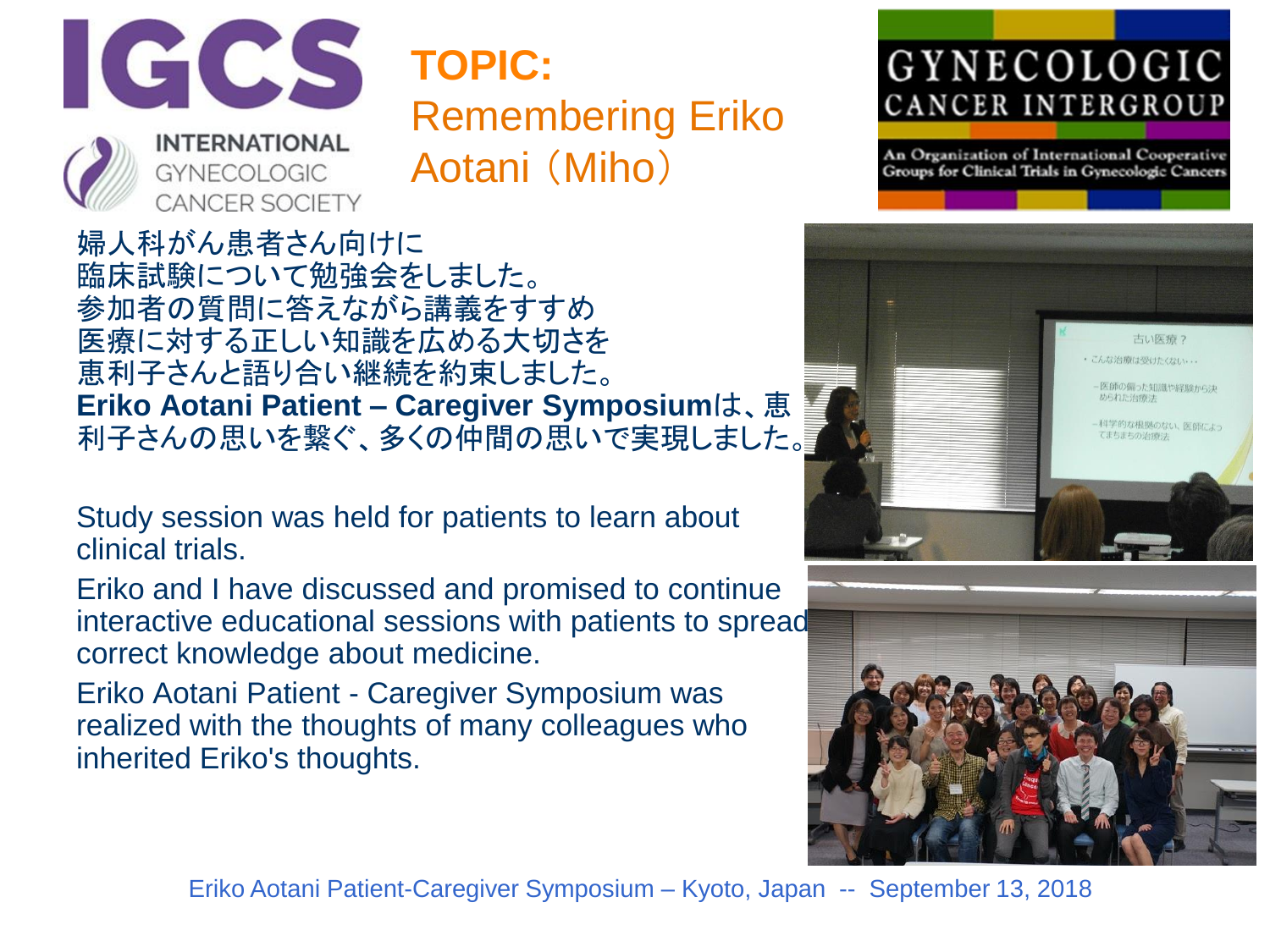

## **Remembering**

**Eriko Aotani**



An Organization of International Cooperative Groups for Clinical Trials in Gynecologic Cancers

Always greeted with **her special smile** for everyone, I frequently saw Eriko at GOG and other research-focused meetings, where **she was always a valued contributor.** In 2013, Eriko invited me to give a talk on research advocacy at a Nurse Symposium in Tokyo, where she assembled a group of patient advocates for a lovely networking lunch and reception. **She was so proud of their dedication and courage.**

いつも彼女の特別な笑顔で皆に挨拶されました。私 はしばしばERIKOをGOGや他の研究中心の会議で 見ました。彼女はいつも大切な貢献者でした。 エリコは私を、2013年に東京のナースシンポジウム で研究のアドボカシーに関する講演するために招待 してくれました。そこでは、患者支持者グループが集 まり素敵なネットワーキングランチとレセプションがで きました。

彼女は、彼らの献身と勇気にとても誇りを持っていま した。

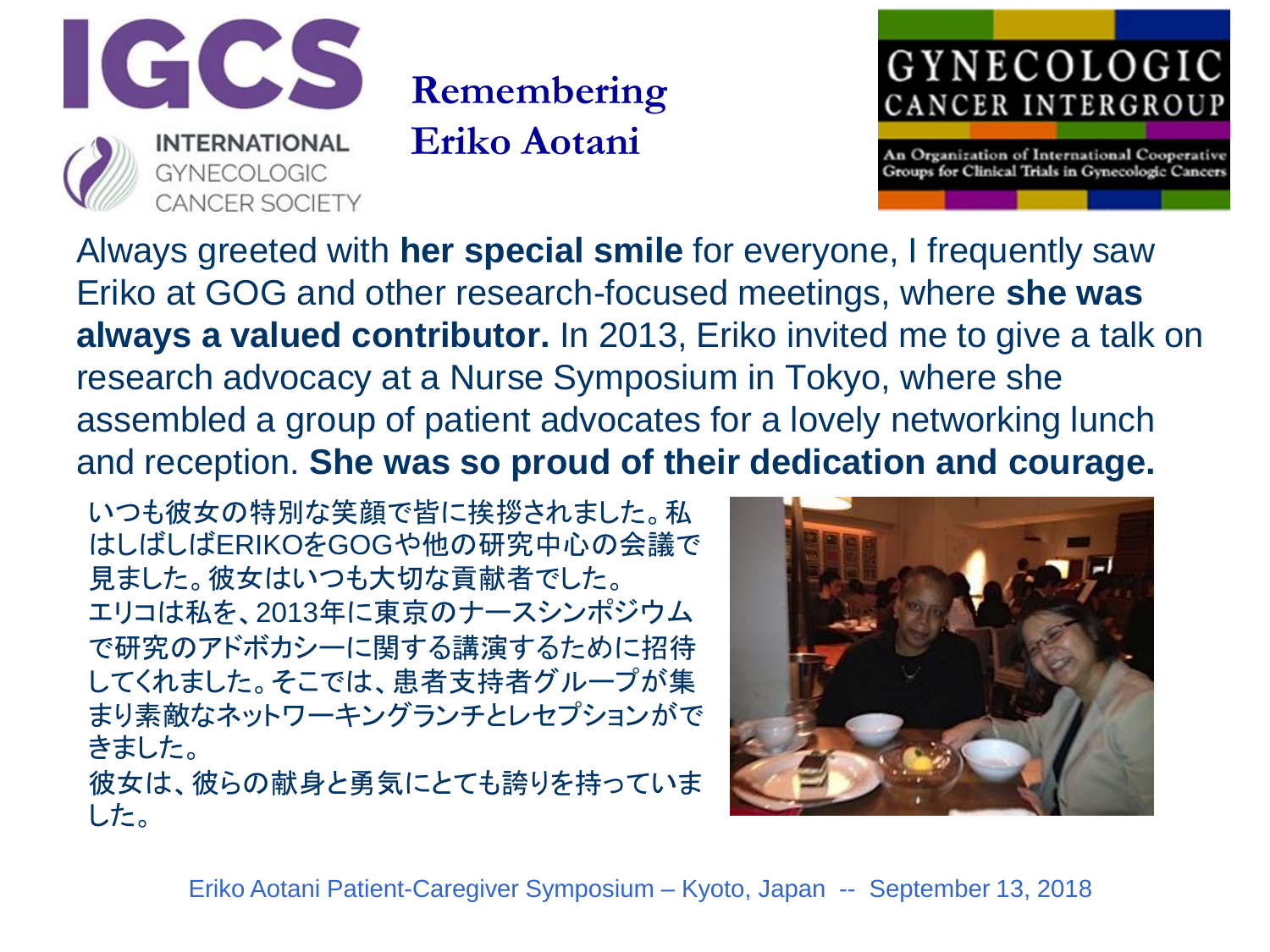



#### **INTERNATIONAL GYNECOLOGIC** CANCER SOCIETY

#### **Eriko with Survivors and Advocates in Tokyo, 2013**

#### GYNECOLOGIC CANCER INTERGROUP

An Organization of International Cooperative Groups for Clinical Trials in Gynecologic Cancers

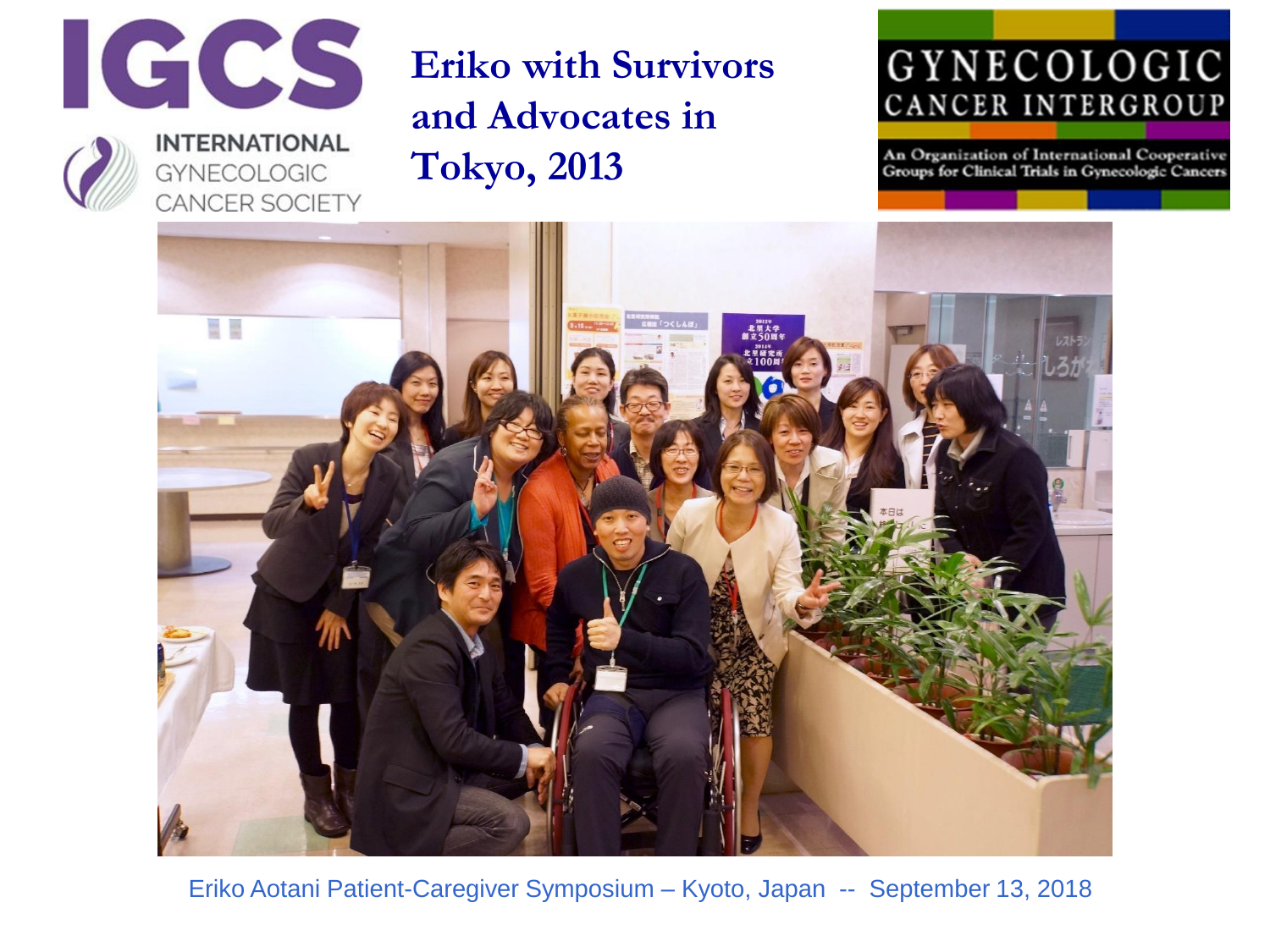

**Focused on Others, Always** 他人のために いつも



An Organization of International Cooperative Groups for Clinical Trials in Gynecologic Cancers

**Always focused on the needs and development of others**, Eriko

committed to nurturing the nascent advocacy relationship that had been building between Miho Katagi, founder of the Japanese advocacy group called SMILEY, and me. The initial connection was through Dr. Keiichi Fujiwara.

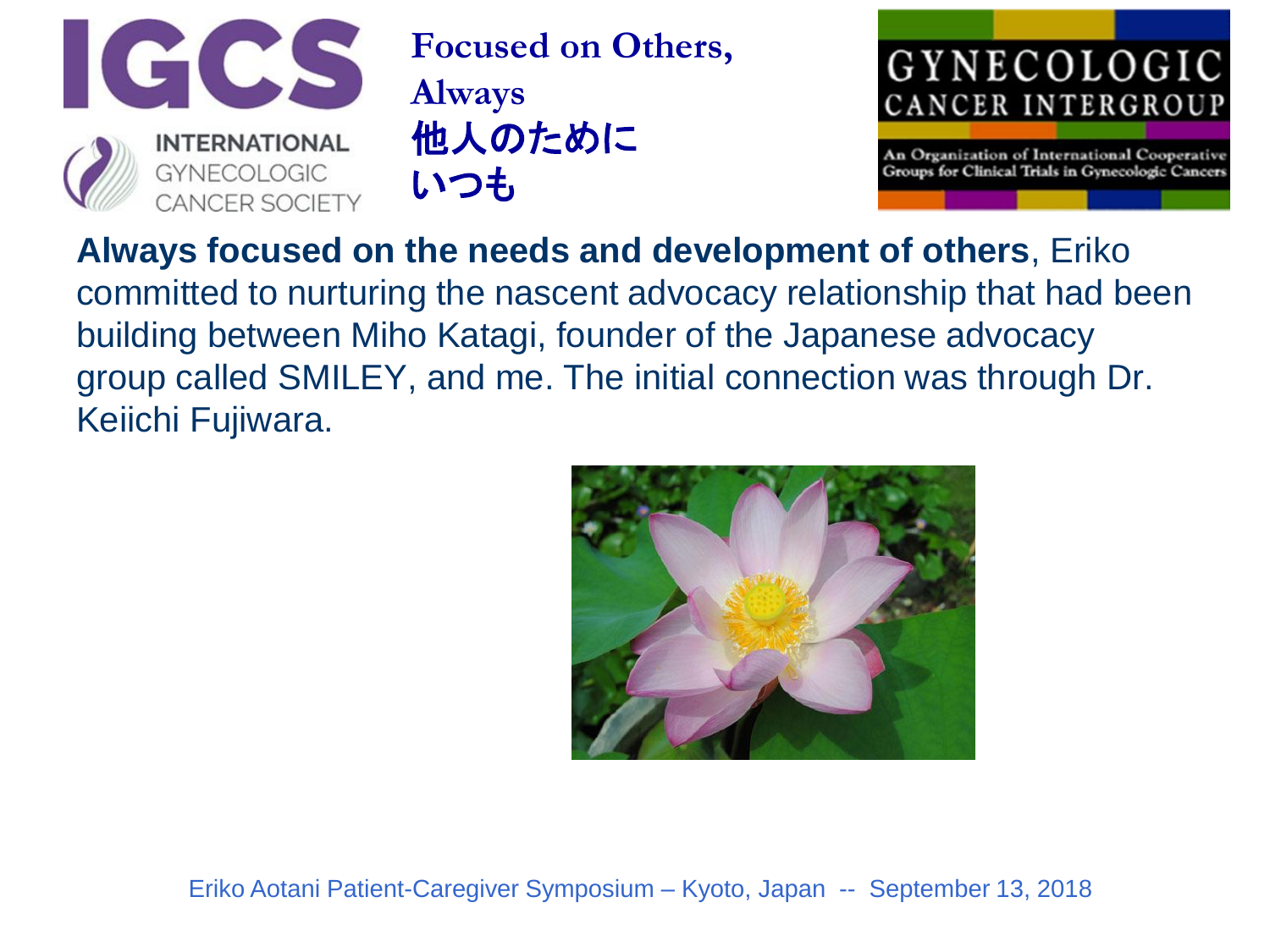

**Love of Life, Concern for Others**



An Organization of International Cooperative Groups for Clinical Trials in Gynecologic Cancers

Our **conversations were always about her love of life and concern for others, possibilities for collaboration, and ways to enhance patient advocate involvement in clinical trials**—never about her struggles. In fact, our last exchanges were about linking advocates in Japan with a DOD-funded Consortium for Long-Term Ovarian Cancer Survival and establishing a patient advocacy training program in Japan.

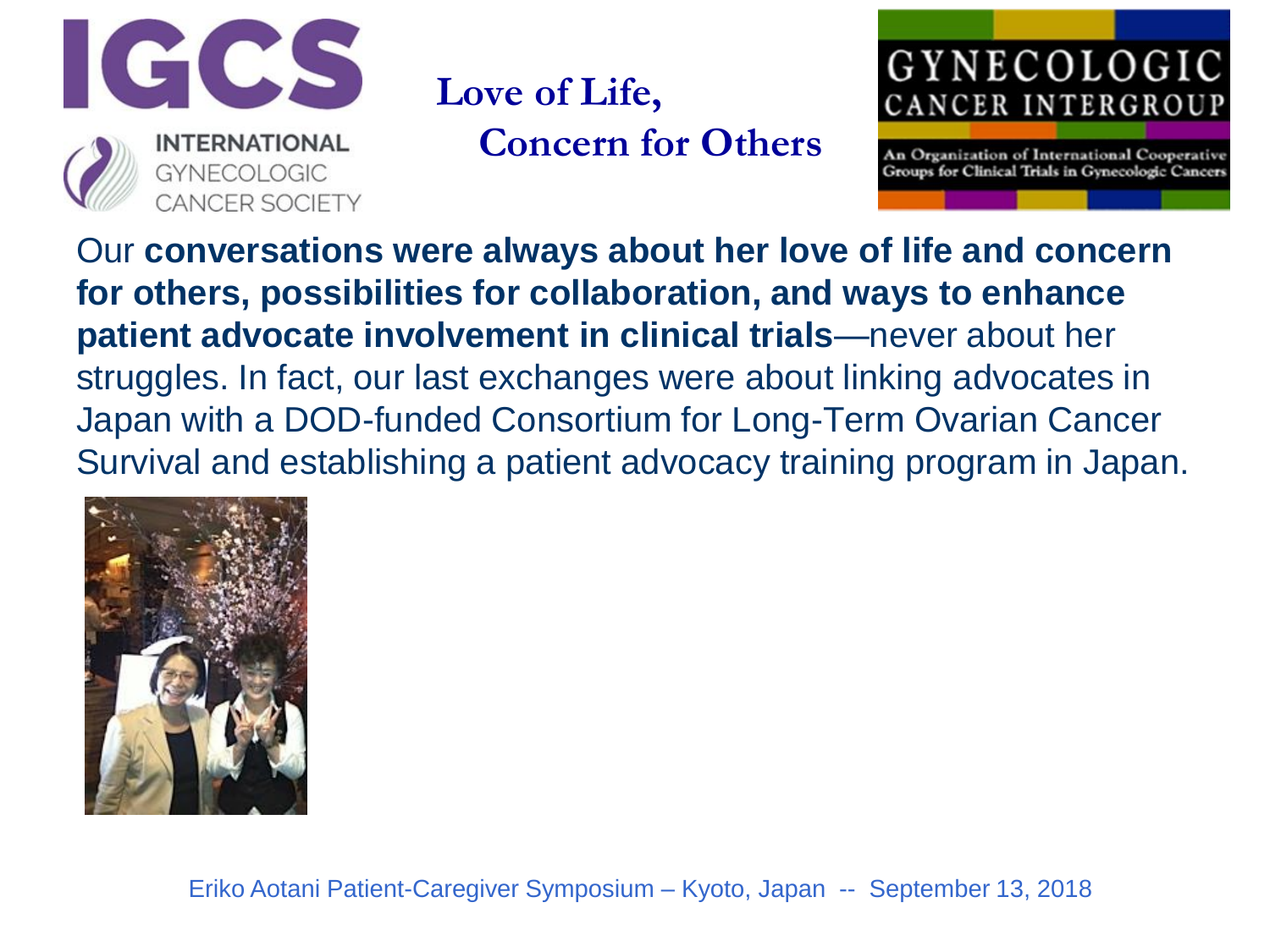

**Tea Time…**

**Remembering Eriko**

#### GYNECOLOGIC CANCER INTERGROUP

An Organization of International Cooperative Groups for Clinical Trials in Gynecologic Cancers

When I have tea, using the lovely tea set that Eriko gave me as a parting gift, I think of Japan and my **wonderful, selfless, bright, generous friend** who never spoke of her own difficult cancer journey or its detours.

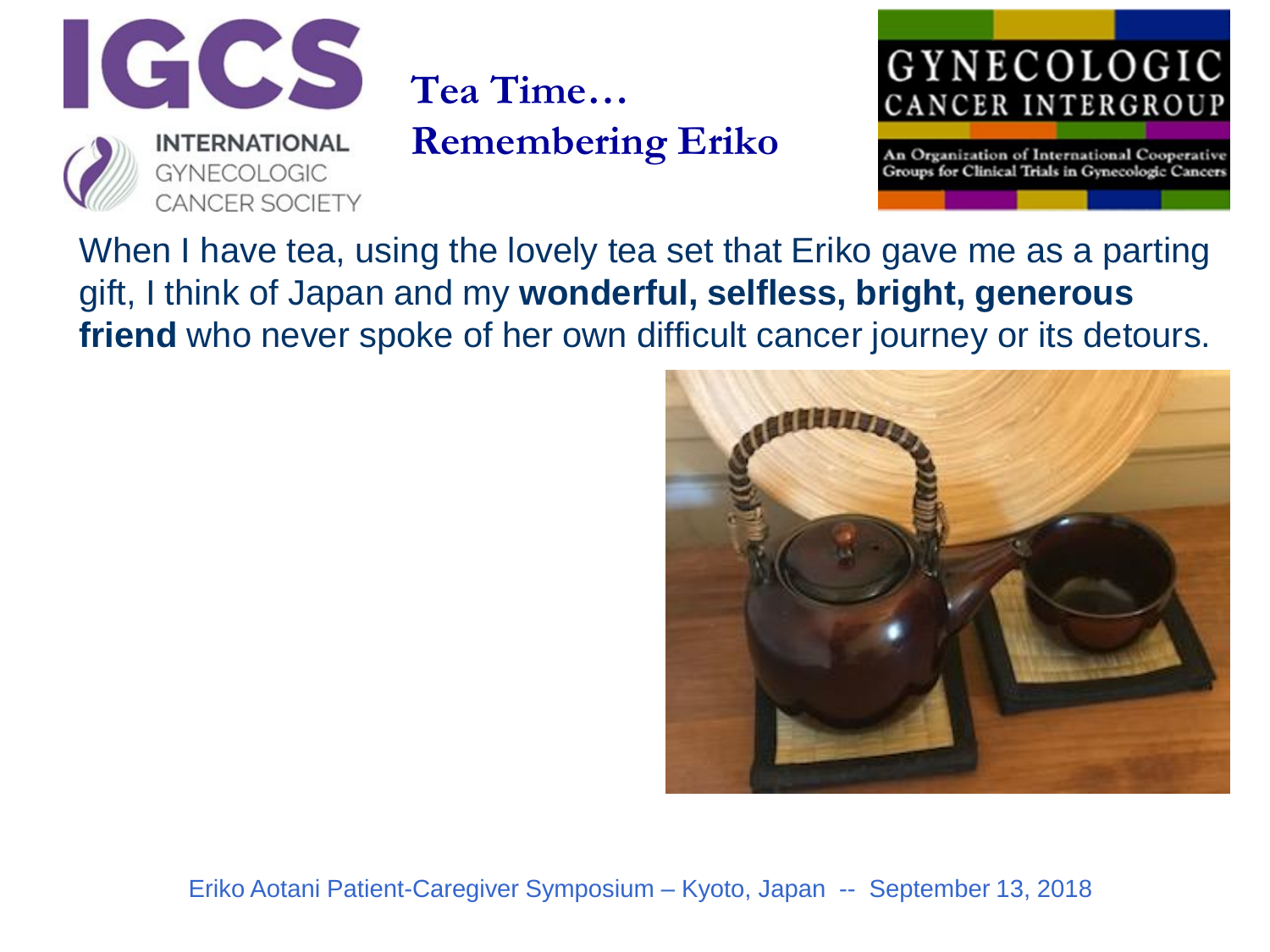

**In Eriko's Memory** 

**and Honor**

#### GYNECOLOGIC CANCER INTERGROUP

An Organization of International Cooperative Groups for Clinical Trials in Gynecologic Cancers

And, **in her memory and honor, we will all continue to work toward patient benefit and empowerment and greater international collaboration.** Eriko's example and our memory of her will allow no less.